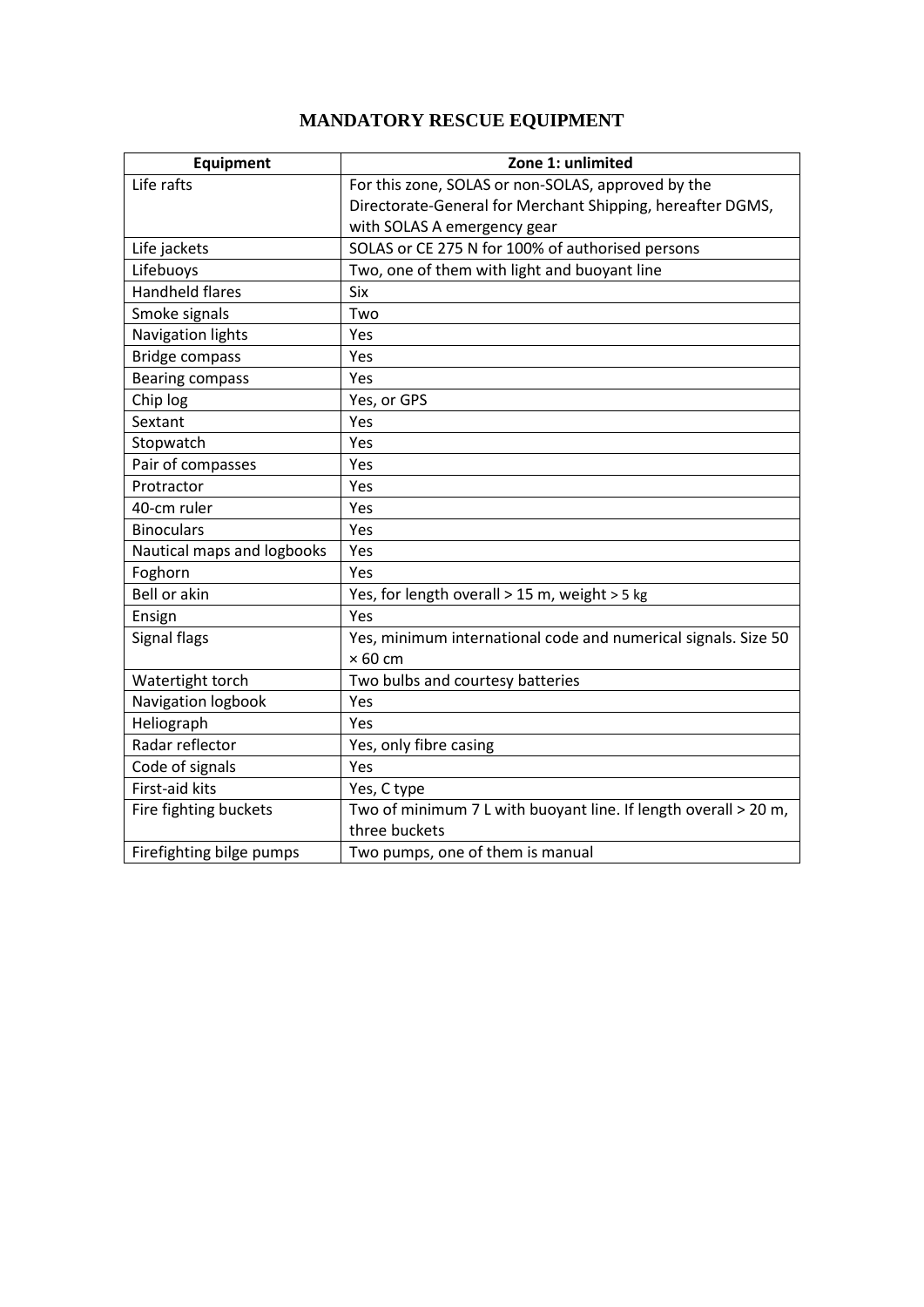| Equipment                  | Zone 2: up to 60 miles parallel to the cost                                      |
|----------------------------|----------------------------------------------------------------------------------|
| Life rafts                 | ISO 9650, with SOLAS B equipment; or, the same as zone 1                         |
| Life jackets               | SOLAS or CE 150 N for 100% of authorised persons                                 |
| Lifebuoys                  | One with light and buoyant line                                                  |
| <b>Handheld flares</b>     | Six                                                                              |
| Smoke signals              | Two                                                                              |
| Navigation lights          | Yes                                                                              |
| <b>Bridge compass</b>      | Yes                                                                              |
| <b>Bearing compass</b>     | Yes                                                                              |
| Chip log                   | Yes, or GPS                                                                      |
| Sextant                    | No                                                                               |
| Stopwatch                  | No                                                                               |
| Pair of compasses          | Yes                                                                              |
| Protractor                 | Yes                                                                              |
| 40-cm ruler                | Yes                                                                              |
| <b>Binoculars</b>          | Yes                                                                              |
| Nautical maps and logbooks | Yes                                                                              |
| Foghorn                    | Yes                                                                              |
| <b>Bell or akin</b>        | Yes, for length overall > 15 m, weight > 5 kg                                    |
| Ensign                     | Yes                                                                              |
| Signal flags               | Yes, minimum international code and numerical signals. Size 50                   |
|                            | $\times$ 60 cm                                                                   |
| Watertight torch           | Two bulbs and courtesy batteries                                                 |
| Navigation logbook         | Yes                                                                              |
| Heliograph                 | Yes                                                                              |
| Radar reflector            | Yes, only fibre casing                                                           |
| Code of signals            | Yes                                                                              |
| First-aid kits             | Yes, C type                                                                      |
| Fire fighting buckets      | Two of minimum 7 L with buoyant line. If length overall > 20 m,<br>three buckets |
| Firefighting bilge pumps   | Two pumps, one of them is manual                                                 |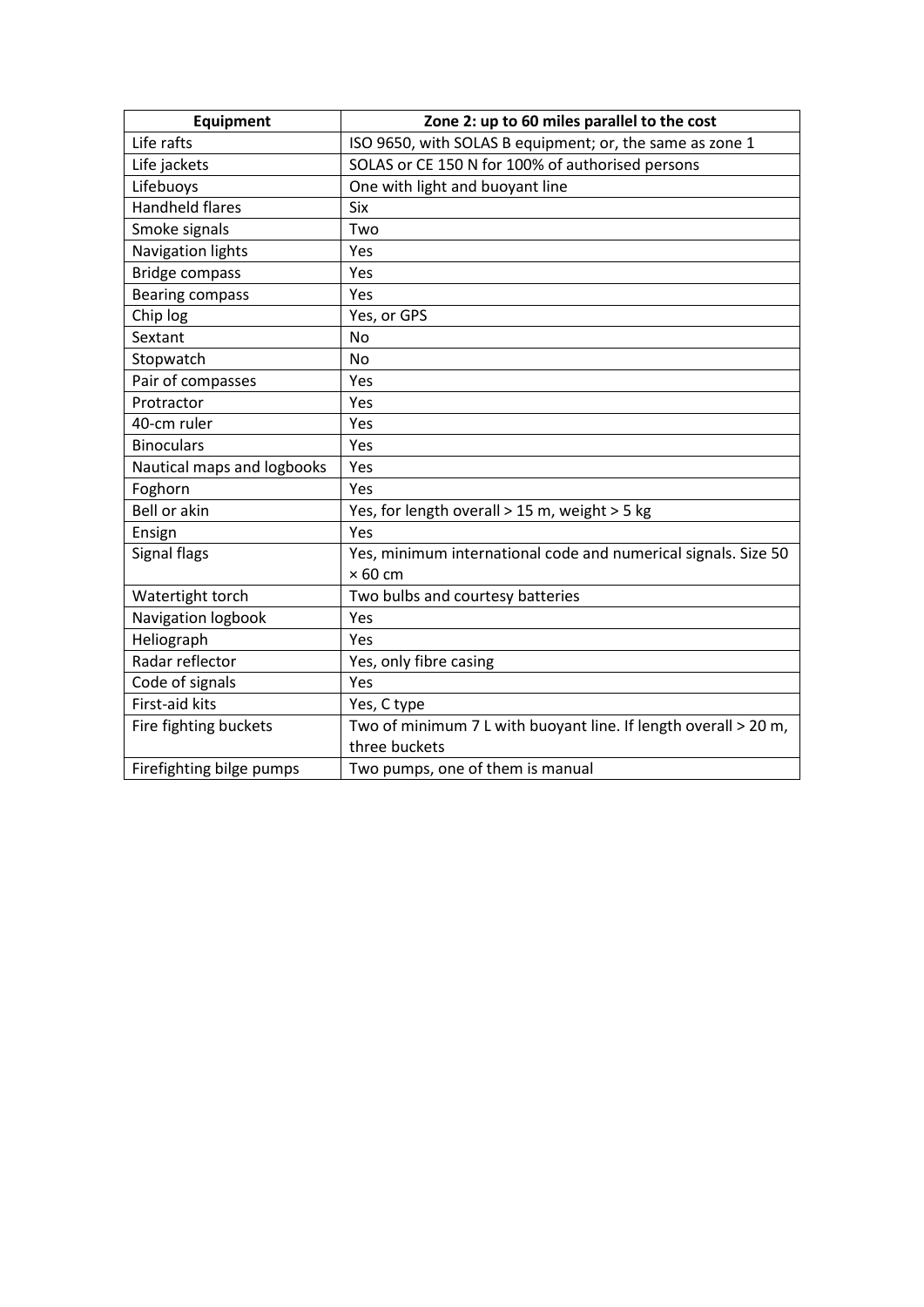| Equipment                  | Zone 3: up to 25 miles parallel to the cost              |
|----------------------------|----------------------------------------------------------|
| Life rafts                 | ISO 9650, with SOLAS B equipment; or, the same as zone 1 |
| Life jackets               | SOLAS or CE 150 N for 100% of authorised persons         |
| Lifebuoys                  | One with light and buoyant line                          |
| <b>Handheld flares</b>     | <b>Six</b>                                               |
| Smoke signals              | One                                                      |
| Navigation lights          | Yes                                                      |
| <b>Bridge compass</b>      | Yes                                                      |
| <b>Bearing compass</b>     | No                                                       |
| Chip log                   | <b>No</b>                                                |
| Sextant                    | <b>No</b>                                                |
| Stopwatch                  | No                                                       |
| Pair of compasses          | No                                                       |
| Protractor                 | No                                                       |
| 40-cm ruler                | No                                                       |
| <b>Binoculars</b>          | Yes                                                      |
| Nautical maps and logbooks | Yes                                                      |
| Foghorn                    | Yes                                                      |
| <b>Bell or akin</b>        | Yes, for length overall > 15 m, weight > 5 kg            |
| Ensign                     | Yes                                                      |
| <b>Signal flags</b>        | N <sub>0</sub>                                           |
| Watertight torch           | One bulb and courtesy batteries                          |
| Navigation logbook         | <b>No</b>                                                |
| Heliograph                 | Yes                                                      |
| Radar reflector            | Yes, only fibre casing                                   |
| Code of signals            | Yes                                                      |
| First-aid kits             | Yes, raft type, Royal Decree 258/1999                    |
| Fire fighting buckets      | One of minimum 7 L with buoyant line                     |
| Firefighting bilge pumps   | Two pumps, one of them is manual                         |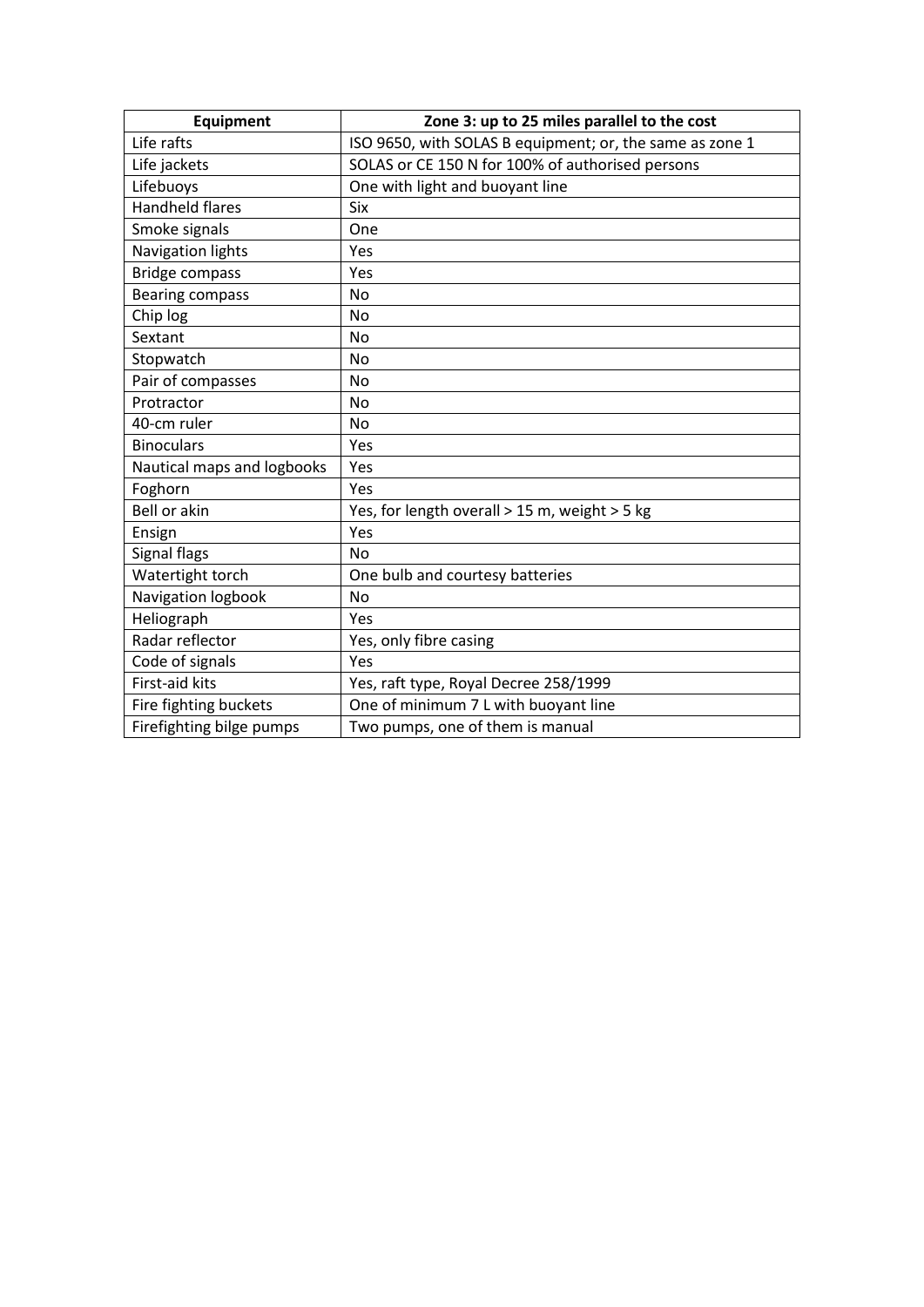| <b>Equipment</b>                      | Zone 4: up to 12 miles parallel to the cost               |
|---------------------------------------|-----------------------------------------------------------|
| Life rafts                            | No                                                        |
| Life jackets                          | SOLAS or CE 150 N for 100% of authorised persons          |
| Lifebuoys                             | One with light and buoyant line                           |
| <b>Handheld flares</b>                | Six                                                       |
| Rocket parachute flare with red light | Six                                                       |
| Smoke signals                         | One                                                       |
| Navigation lights                     | Yes. Torch is used for day navigation or length overall < |
|                                       | 7 <sub>m</sub>                                            |
| <b>Bridge compass</b>                 | Yes                                                       |
| <b>Bearing compass</b>                | No                                                        |
| Chip log                              | <b>No</b>                                                 |
| Sextant                               | No                                                        |
| Stopwatch                             | <b>No</b>                                                 |
| Pair of compasses                     | No                                                        |
| Protractor                            | <b>No</b>                                                 |
| 40-cm ruler                           | <b>No</b>                                                 |
| <b>Binoculars</b>                     | Yes                                                       |
| Nautical maps and logbooks            | Yes                                                       |
| Foghorn                               | Yes                                                       |
| <b>Bell or akin</b>                   | Yes, for length overall > 15 m, weigth > 5 kg             |
| Ensign                                | Yes                                                       |
| <b>Signal flags</b>                   | <b>No</b>                                                 |
| Watertight torch                      | One bulb and courtesy batteries                           |
| Navigation logbook                    | <b>No</b>                                                 |
| Heliograph                            | Yes                                                       |
| Radar reflector                       | Yes, only fibre casing                                    |
| Code of signals                       | Yes                                                       |
| First-aid kits                        | Yes, raft type, Royal Decree 258/1999                     |
| Fire fighting buckets                 | One of minimum 7 L with buoyant line                      |
| Firefighting bilge pumps              | One pump and one bucket                                   |